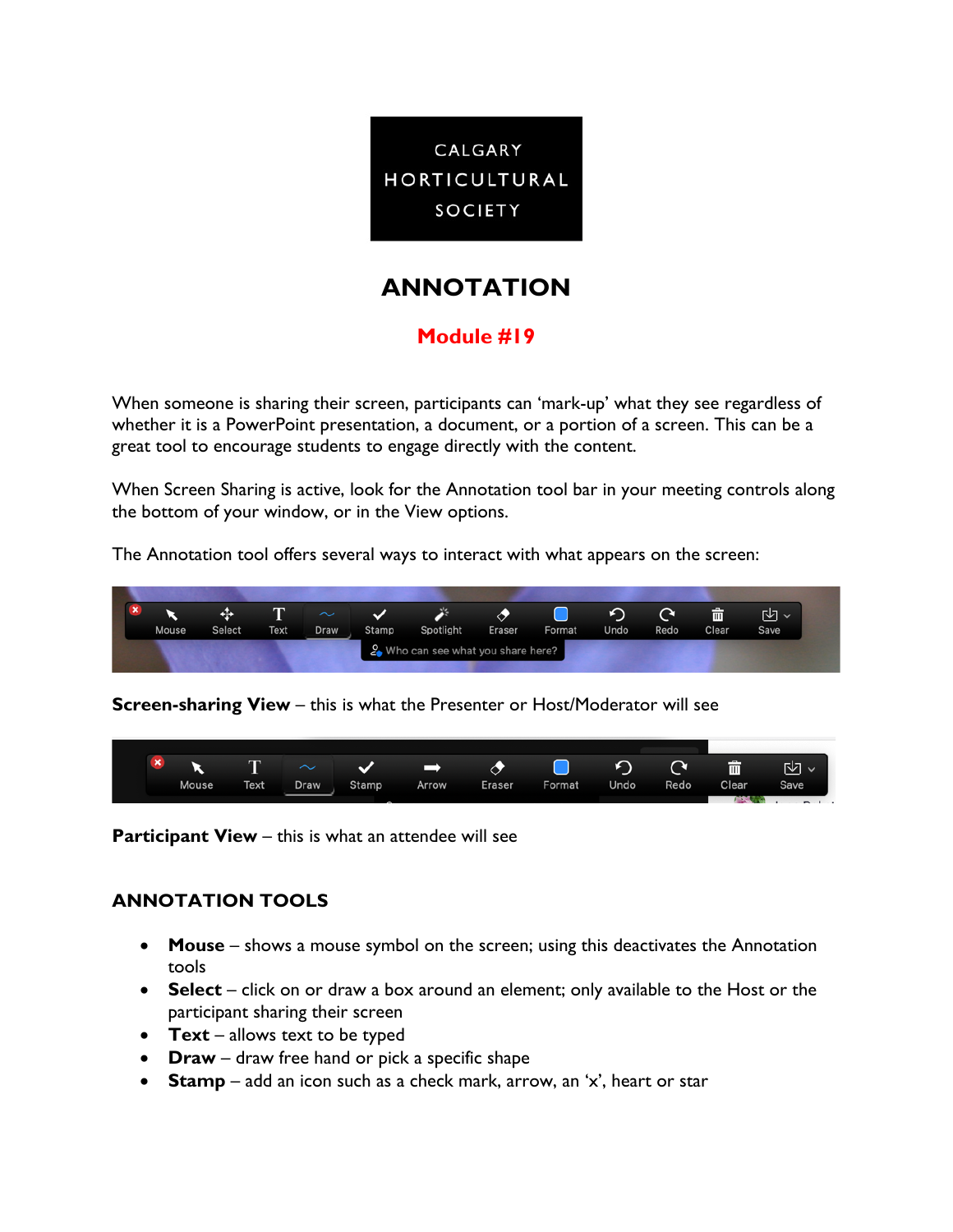- **Arrow**  only available to those viewing the shared screen; adds an arrow with the participants name on it; if another arrow is drawn, any previous ones will disappear
- **Spotlight** creates a highlight where you point your mouse, and new to Zoom, a Vanishing Pen – draw or write something and it will gradually disappear rather than remaining on the screen (only available to the Host or the participant sharing their screen)
- **Eraser** allows you to erase individual elements that have been added by you
- **Format** adjust the colour of annotations, size of the line, format font etc.
- **Undo** or **Redo** affects only annotations that you have made
- **Clear** delete all annotations (as Host), or just the ones you have made
- **Save** save the screen with annotations as a PNG or PDF file



### **DRAW** TOOLS



### **STAMP** TOOLS **SPOTLIGHT** TOOLS



**FORMAT** TOOLS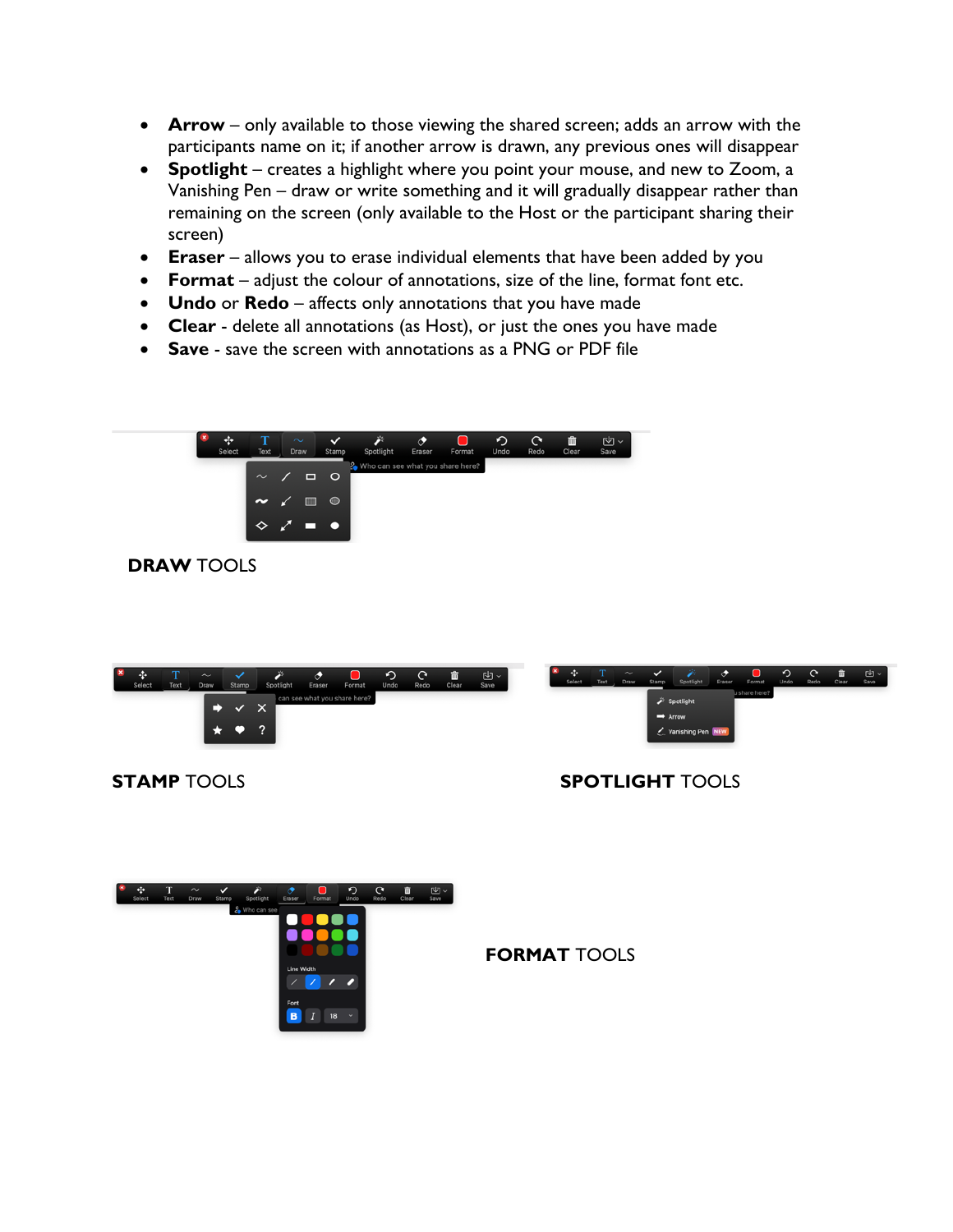



### **CLEAR** OPTIONS **SAVE** OPTIONS

### **ANNOTATION OPTIONS**

In your Screen Share controls, use the **More** menu to:

- **Disable/Enable Annotation for Others** determines if only you can annotate, or other participants as well
- **Hide/Show Names of Annotators** if Show, then the name of the annotator will show up while they are working on the screen



Strategize on the content you will be sharing with students. This is a quick and easy way to have students physically interact with the content – take advantage of it. Challenge yourself to use this tool at least 2-3 times in a class.

Some ways you can ask students to use Annotation are:

- Underline key words
- Circle unfamiliar words
- Circle the answer to a multiple-choice question
- Add a stamp (check mark) to what they see as the most important concepts
- Label a diagram using text
- Match items using the draw tool